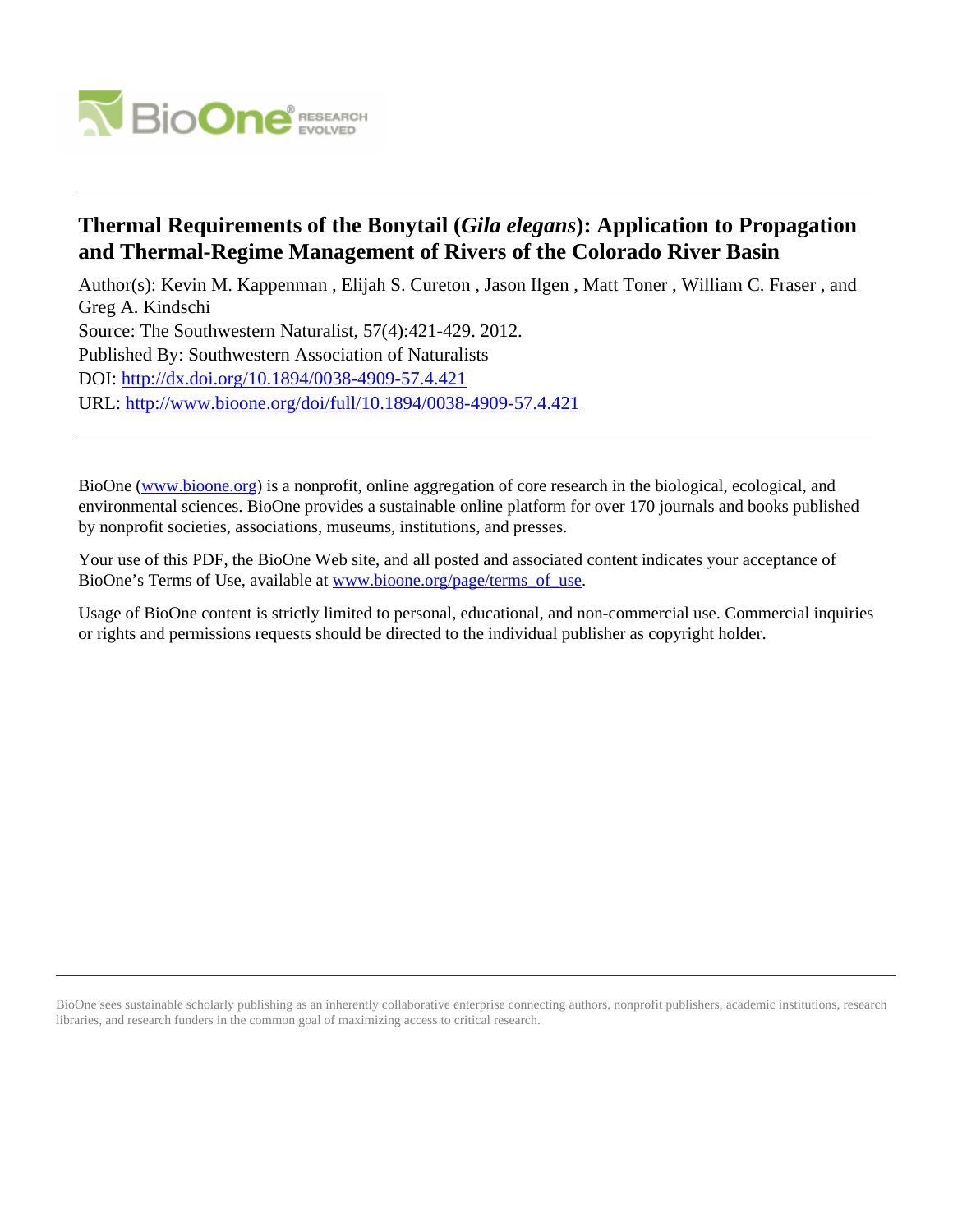## THERMAL REQUIREMENTS OF THE BONYTAIL (GILA ELEGANS): APPLICATION TO PROPAGATION AND THERMAL-REGIME MANAGEMENT OF RIVERS OF THE COLORADO RIVER BASIN

KEVIN M. KAPPENMAN, \* ELIJAH S. CURETON, JASON ILGEN, MATT TONER, WILLIAM C. FRASER, AND GREG A. KINDSCHI

United States Fish and Wildlife Service, Bozeman Fish Technology Center, 4050 Bridger Canyon Road, Bozeman, MT 59715 (KMK, ESC, JI, MT, WCF) 505 North Valley Drive, Bozeman, MT 59718 (GAK) \*Correspondent: kevin\_kappenman@fws.gov

ABSTRACT—We performed experimental trials on hatchery-reared juvenile bonytails (Gila elegans) using the acclimated-chronic-exposure method. Bonytails were exposed to  $8-30^{\circ}$ C for 112 days to determine effects on growth, condition factor, composition of body, and survival. Survival was  $\geq 98\%$  for all treatments. The predicted temperature was  $25.9^{\circ}$ C for maximum gain in weight and  $14.2^{\circ}$ C for zero gain. Temperatures  $\langle 14^{\circ}$ C depressed growth, 14-20°C provided incremental growth, and 22-26°C allowed accelerated growth. We hypothesize that temperatures during propagation and seasonal temperatures of rivers that are  $22-26^{\circ}$ C, or both, would maximize growth of juveniles and might promote higher survival because bonytails would be less vulnerable to predation, and have greater energy reserves and increased metabolic efficiency.

RESUMEN—Subadultos de la carpa elegante (Gila elegans) criados en cautiverio fueron sometidos a pruebas experimentales utilizando el método de aclimatación y exposición crónica. Utilizamos exposiciones entre 8 y 30°C con una duración de 112 días para determinar los efectos en el crecimiento, condición, composición corporal, y sobrevivencia. La sobrevivencia fue  $\geq$ 98% en todos los tratamientos. Las temperaturas predichas para obtener crecimiento de peso máximo y de cero fueron de 25.9°C y 14.2°C, respectivamente. Temperaturas <14°C impidieron el crecimiento, las entre 14 y 20°C incrementaron el crecimiento gradual, mientras que las entre 22–26°C aceleraron el crecimiento. Proponemos la hipótesis de que las temperaturas durante la propagación y las temperaturas estacionales de los ríos entre 22–26°C, o ambas, pueden maximizar el crecimiento de los juveniles y pueden promover más alta sobrevivencia porque las carpas elegantes serán menos vulnerables a ala depredación, y tendrán más reservas energéticas e incrementarán su eficiencia metabólica.

The bonytail (Gila elegans) is endemic to the Colorado River Basin and once inhabited the large, warm-water rivers of the basin (United States Fish and Wildlife Service, 1984, 2002a). Altered hydro-regimes and reduction in floodplains occurring in the era of dam building in the early 1900s reduced habitat available to bonytails, size of populations, and historical range (Minckley and Deacon, 1968; Holden and Stalnaker, 1970; United States Fish and Wildlife Service, 2002a). A viable wild population might no longer exist and potential for recruitment appears to be limited to bonytails released from propagation programs (Kaeding et al., 1986; Minckley et al., 2003; Bestgen et al., 2008). The bonytail was listed as endangered in 1980 (United States Fish and Wildlife Service, 1984) and remains one of the most imperiled species of fish in the United States.

The Bonytail Recovery Plan (United States Fish and Wildlife Service, 1984) identified factors believed to be responsible for causing declines and outlined actions necessary to recover the species. The two principal limiting factors that prohibit recruitment are altered thermal regimes and predation by nonnative species (Minckley, 1983, 1991; Marsh, 1985; Clarkson and Childs, 2000; Bestgen, 2008). Changes to thermal habitats have occurred both from a direct impact of in-river hypolimnetic releases from dams and a loss of natural inundation of floodplains that historically provided warmer backwater areas. Introduction of nonnative piscivorous species is, in general, a consequence of introductions of sport fish.

Three other endangered species of fish inhabit the Colorado River Basin, the humpback chub Gila cypha, Colorado pikeminnow Ptychocheilus lucius, and razorback sucker Xyrauchen texanus (United States Fish and Wildlife Service,  $2002b$ ,  $2002c$ ,  $2002d$ ). Among native fishes of the Colorado Basin, these three large-bodied species along with the bonytail commonly are referred to as the bigriver fishes of the Colorado River (Minckley et al., 2003). Life histories of bonytails and these three sympatric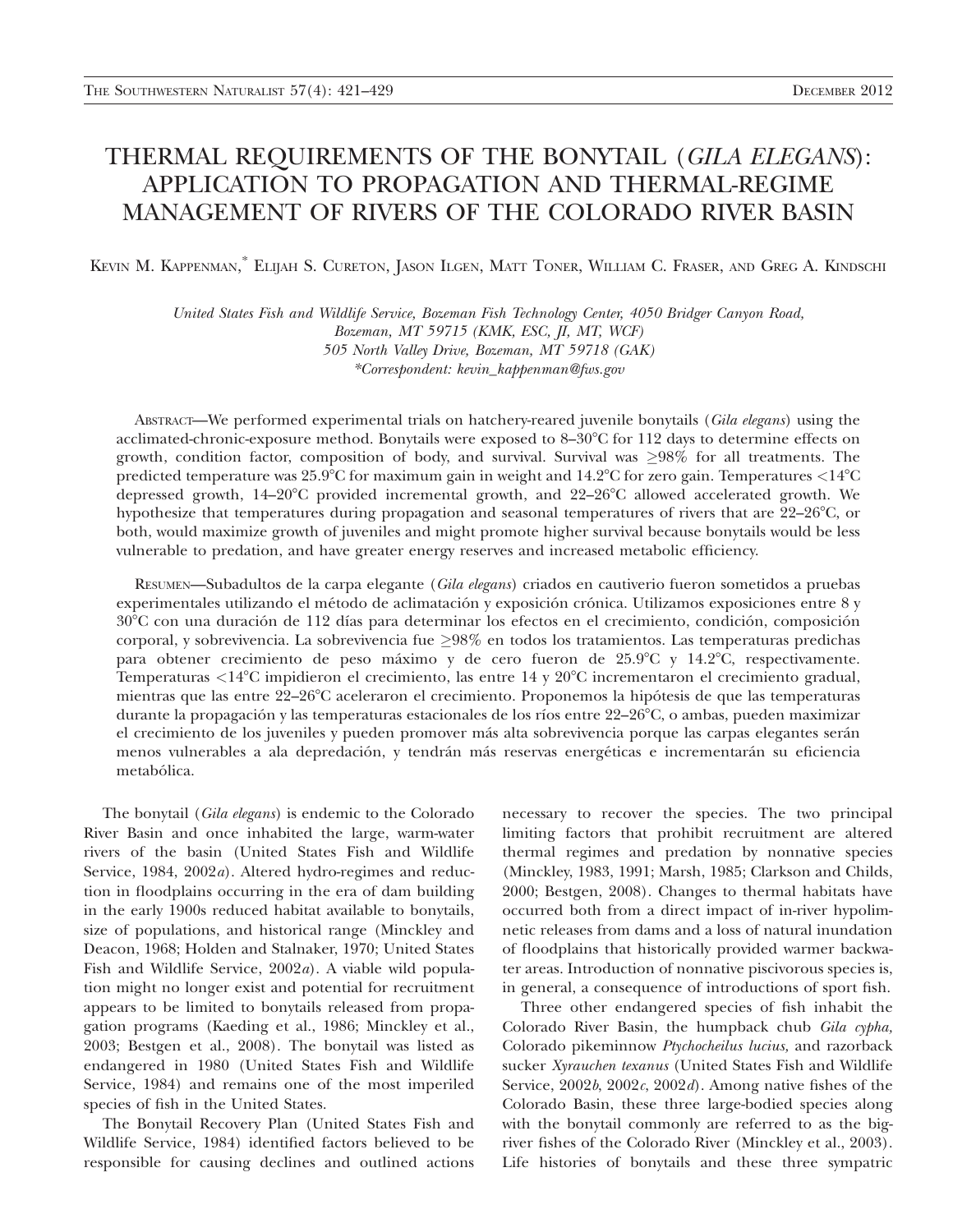species are similar. Often, the conclusion of a study (or a result from a management action) pertaining to one of these species can be applied to another member of the group. For example, the temperature regime that promotes the life cycle of one species might likely be beneficial to the sympatric group, or the size needed by subadults of one species to avoid early mortality in life from nonnative predation might be similar among species (Minckley et al., 1991; Schooley and Marsh, 2007).

Although research specific to bonytails is limited, researchers have produced a body of literature for the four big-river fishes that demonstrates that alterations of temperature have reduced survival of embryos, reduced rates of growth of larvae and juveniles, and slow growth has increased early-life mortality (Minckley, 1983, 1991; Marsh, 1985; Kaeding and Osmundson, 1988; Clarkson and Childs, 2000; Tyus and Saunders, 2000; Minckley et al., 2003; Schooley and Marsh, 2007). Researchers have further identified that, although temperature has played a significant role in reduction of bonytails and the three other species, temperature alone is not the single limiting factor (Marsh, 1985; Kaeding et al., 1986; United States Fish and Wildlife Service, 2002a, 2002b, 2002c, 2002d). Predation by nonnatives is a causative agent in the continued demise of these four species (Minckley et al., 2003; Clarkson et al., 2005; Schooley and Marsh, 2007). The combination of an altered riverscape and interaction of native and nonnative species with competing and nonadapted life histories has led to what appears to be the largest-scaled expansion and displacement of species of fish in a North American river basin (Olden et al., 2006).

The Bonytail Recovery Plan supports use of propagation to prevent extinction and promote recovery (United States Fish and Wildlife Service, 2004). Varying numbers of hatchery-propagated bonytails have been released since 1981 (Hamman, 1982). Unfortunately, low survival has been reported for all attempts to repatriate them into the wild (Minckley et al., 2003; Bestgen, 2008). Managers have suggested that it might be necessary to release bonytails at a size >300 mm to avoid predation. This suggestion is based on the current low survival assessed for smaller (<300 mm) hatchery-released bonytails, and an observed increased survival of larger  $(>300$  mm) hatchery-stocked and closely related razorback suckers (Schooley and Marsh, 2007; Bestgen et al., 2008; Zelasko et al., 2010). Techniques of propagation that facilitate growth so fish are larger upon release are being developed (e.g., cage culture, improved diet, poly-culture; Sowka and Brunkow, 1999; Henne et al., 2006, 2007). We designed a study that might allow managers to increase growth of bonytails via management of thermal regimes.

Laboratory methods have been used to refine thermal requirements for propagation and to provide guidance for conservation actions designed to improve thermal habitats (e.g., Selong et al., 2001; Kindschi et al., 2008; Kappenman et al., 2009). The objective of our study was to determine thermal requirements of juvenile bonytails. We examined effects of temperature of water on survival, growth, condition factor, and constituents in the body (e.g., proteins, lipids, moisture, and ash) of juveniles across a range of temperatures they might be exposed to in rivers and in propagation programs at hatcheries. Determining optimal thermal regime for bonytails might provide managers of hatcheries the ability to promote increased growth and produce healthier fish more likely to survive in the river, and also provide guidance on thermal habitats to managers of rivers.

MATERIALS AND METHODS—Our study was conducted at the United States Fish and Wildlife Service Bozeman Fish Technology Center in Bozeman, Gallatin County, Montana. Adult broodstock were spawned at the United States Fish and Wildlife Service Dexter National Fish Hatchery and Technology Center, Chaves County, New Mexico. The Bozeman Fish Technology Center received embryos on 25 March 2008. Embryos were incubated and hatched at 18°C and survival to hatch was  $>90\%$ . During April–September 2008, bonytails were held in the quarantine facility at Bozeman Fish Technology Center. During the larval-to-juvenile transition, bonytails were maintained at 188C in circular tanks and fed to excess with a diet of Otohime Marine (BioKyowa; Kyowa Hakko Kogyo Co., Ltd., Cape Girardeau, Missouri), live Artemia reared at Bozeman Fish Technology Center from cultured cysts (Argent Laboratories, Redmond, Washington), and lyophilized freeze-dried Cyclopeeze (Argent Laboratories, Redmond, Washington). Survival of larvae was high (mortality <5–15%) from hatching to transition to exogenous feed. Larvae gradually were transitioned onto a diet of Otohime Marine, size of feed was increased as fish grew, and feed-to-excess rations were maintained. In October, personnel of the United States Fish and Wildlife Service Bozeman Fish Health Center determined that fish were negative for infections by viruses and parasites. Subsequently, in October, juveniles were transferred from the quarantine facility to the containment building at Bozeman Fish Technology Center and held in two 1.8-m circular tanks maintained at 18°C and fed the same diet and rations until transfer to test tanks.

We used the acclimated-chronic-exposure method (Zale, 1984; Selong et al., 2001) to evaluate the effect of a range of temperatures of water on bonytails. The principles of the acclimated-chronic-exposure method, the water-quality parameters of Bozeman Fish Technology Center, and the thermal system have been described (Selong et al., 2001; Kindschi et al., 2008; Kappenman et al., 2009). Our initial holding temperature for juveniles was  $18^{\circ}$ C and our test temperatures were  $8-30^{\circ}$ C. Briefly, water was supplied to 12 head tanks at 8, 10, 12, 14, 16, 18, 20, 22, 24, 26, 28, and 30°C. Water from one of 12 head tanks was assigned randomly to each of three tanks, for a total of 36 holding tanks. Thus, three replicates of each treatment were maintained in 75-L rectangular aluminum fish tanks, measuring 122 cm long by 35.5 cm wide by 25 cm deep. Covers were on tanks at all times except during maintenance and periodic observations. Overhead halogen light was adjusted daily to mimic the natural photoperiod for Bozeman, Montana. Flowthrough water from the 12 head tanks was supplied at ca. 3 L/ min to each of the 36 tanks. Turnover rate in tanks was  $>2$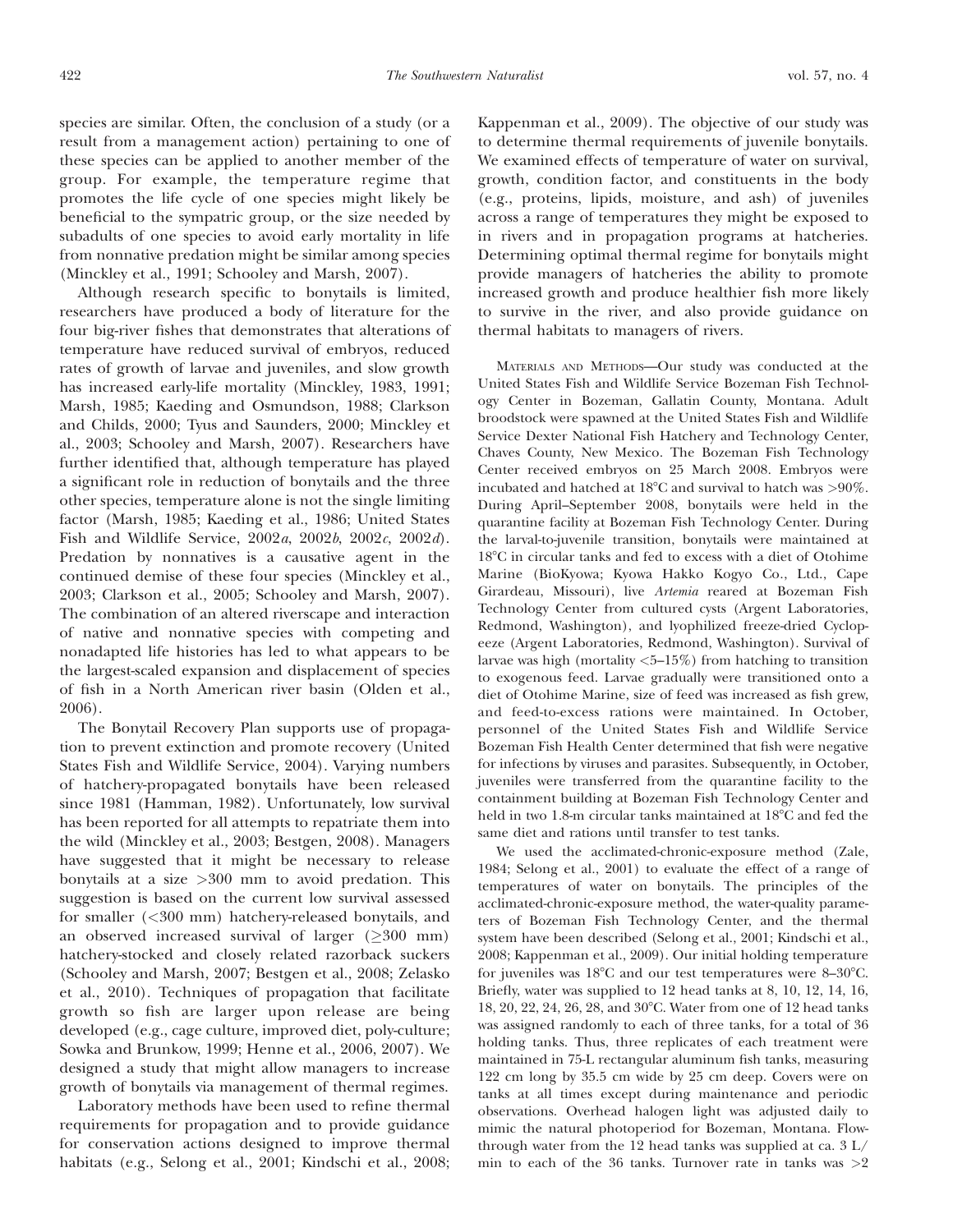times/h and was sufficient to maintain adequate levels of dissolved oxygen and to flush metabolites.

On 31 October 2008, 40 age-0 bonytails (ca. 180–200 days post-hatching) were selected randomly from two 1.8-m tanks (temperature of water,  $18^{\circ}$ C) and placed in each of the 36 tanks (also at  $18^{\circ}$ C). Stock fish in tanks were 50–90 mm total length and weight was  $1.0-3.0$  g. Fish were held at  $18^{\circ}$ C for  $10$  days during acclimation to the tank and transition of diet. Transition of diet involved a gradual weaning from a diet of Otohime Marine to a diet developed for razorback suckers by F. T. Barrows, United States Department of Agriculture. We transitioned bonytails to the diet of razorback suckers because, among production hatcheries, it is the most commonly used diet for propagating juvenile bonytails. During 3–10 November, fish were fed a 50% mixture of each diet. During 10–22 November, fish were fed a mixture of 25% Otohime Marine and 75% diet of razorback suckers. Beginning 23 November, fish were fed only diet of razorback suckers. No mortality occurred during acclimation to the tank and transition of diet.

On November 10, 12-day ramping began and temperature of water in each head tank was increased or decreased (from  $18^{\circ}$ C) by ca.  $1^{\circ}$ C/day until the testing temperature was achieved. On 22 November, all 12 testing temperatures were reached. Dead fish were not replaced during ramping and experimental periods. Mortality was tallied daily and individual dead fish were weighed. During the ramping period, feed was adjusted in 1% increments from 5 to 10% based on weight of fish per tank. We determined that 6% of body weight per tank was needed to ensure fish were fed to excess in all temperatures. During the ramping period and throughout the experiment, we visually monitored uneaten feed and waste daily, and adjusted rations when necessary to ensure fish were fed to excess.

On 24 November (day 1 of experiment), initial batch weights of fish were taken and fish were counted. At the time, we noted that due to a previous counting error, one of the  $12^{\circ}$ C-tanks had 30 fish. No new fish was placed in that tank and the experiment proceeded with those 30 fish included as a replicate. There was no statistical difference between initial mean weight of fish on day 1 of treatments at the 12 temperatures ( $P = 0.125$ ), and range of means across treatments was 1.8–4.2 g. Mean weight of fish from all tanks was 2.6 g. On 25 November, we initiated feeding at 6% of body weight of fish per tank using the diet developed for razorback suckers. The schedule for cleaning and feeding was 5 days/week. Fish were not fed on weekends or 2 days before a periodic batch-weighing. Feed was dispensed from an automatic belt feeder placed near the head of each test tank. Fish were batch-weighed  $(\pm 0.01 \text{ g})$  on days 1, 28, 57, 85, and 112. Amount of feed was calculated and adjusted for each tank 2 days after batch-weighing by using the most recent information for weight to calculate amounts of feed. During the final assessment on day 112, batch-weight and final counts of fish were performed on each tank and 20 fish from each tank were weighed  $(\pm 0.01 \text{ g})$  and measured (total length; mm).

During the experiment, there was no abnormal fluctuation in water-quality parameters. Temperature of water was monitored multiple times daily by visual observation of digital thermometers and recorded at 24-min intervals with data loggers in each of the 12 head tanks. Average temperature from data loggers in test tanks for the entire study varied less than  $\pm 0.3^{\circ}$ C. Daily fluctuation in temperature in test tanks was less than  $\pm 1.0^{\circ}$ C. We monitored percentage saturation of dissolved oxygen, total dissolved gases, and nitrogen plus argon using a Common Sensing Model TBO-DL6 meter (Common Sensing, Clark Fork, Idaho). The common sensing unit was placed in one of the 12 individual head boxes, on a 12-day rotation with gas parameters in each head tank logged every 10 min for 24 h. For all treatments throughout the experiment, dissolved oxygen was >6 mg/L and was 82–90% saturation, total dissolved gases was 96– 101% saturation, and nitrogen plus argon was 96–101% saturation.

Composition of body (protein, lipid, moisture, and ash) was calculated by means of standard proximate analysis, and was measured at the end of 112 days from three randomly selected fish from each tank (three tanks/treatment). Fish were frozen until analyzed. Samples were thawed partially and homogenized with an equivalent weight of distilled water. Protein was determined by thermal oxidation (Leco TruSpec, Leco Corp., Saint Joseph, Missouri) following method 992.15 of the Association of Official Analytical Chemists (Association of Official Analytical Chemists, 1990). Lipid was measured using a petroleum-ether extraction (Ankom XT 10; Ankom Technology, Macedan, New York). Moisture in tissue was measured by freeze-drying a 2-g sample (Labconco Freezone 12; Labconco Corp., Kansas City, Missouri) until no change in mass occurred, and ash content was determined by heating a 2-g subsample in a muffle furnace (Barnstead/Thermolyne 30400; Barnstead International, Dubuque, Iowa) at 555°C for 12 h.

Analysis of variance (ANOVA) with Bonferroni comparisons of means were used to compare mean gain in weight of individuals among treatments at 112 days, and percentage survival among treatments at 112 days. Arcsine transformation of data was performed to compare percentage survival. Condition factor ( $\bar{K} = \text{body weight/total length}^3$ ; Ricker, 1975) and total length were calculated for a random sample of 60 surviving fish (20 fish from each tank for a total of 60 fish from each treatment) on day 112 and compared among treatments by ANOVA with Bonferroni comparisons of means. Rates of growth were calculated as means of absolute daily gain in weight (absolute rate of growth) and specific rate of growth. Absolute rate of growth was calculated according to the formula absolute rate of growth =  $(W_2 - W_1)/t$ , where  $W_2$  and  $W_1$  are the final (112 days) and initial (1 day) average weights of fish per tank, respectively, and t is the number of days of the experiment (Ricker, 1979). Specific rate of growth (percent increase in weight per day) was calculated for each treatment according to the formula specific rate of growth = ( $[\log_{e} W_{2} - \log_{e} W_{1}]/t$ ) × 100 (Ricker, 1979). Regression analysis was used to determine the temperature for maximum total length, maximum gain in weight, and minimum needed to maintain weight. Constituents of body measured by proximate analysis were compared among treatments by ANOVA with Bonferroni comparisons of means. Arcsine transformation of data was performed to compare percentage of lipids and proteins. The accepted significance level for statistical tests was  $\alpha \leq 0.05$ . Unless otherwise specified, values are reported as mean  $\pm$  SE. We examined data for growth, survival, and composition of body with additional post-hoc tests including Fisher's protected least-significant difference (Fisher's PLSD) and Scheffé's S-test. We report the conservative results of Bonferroni comparisons because statistically significant differences detected of the effect of temperature would seem to be truly biologically relevant.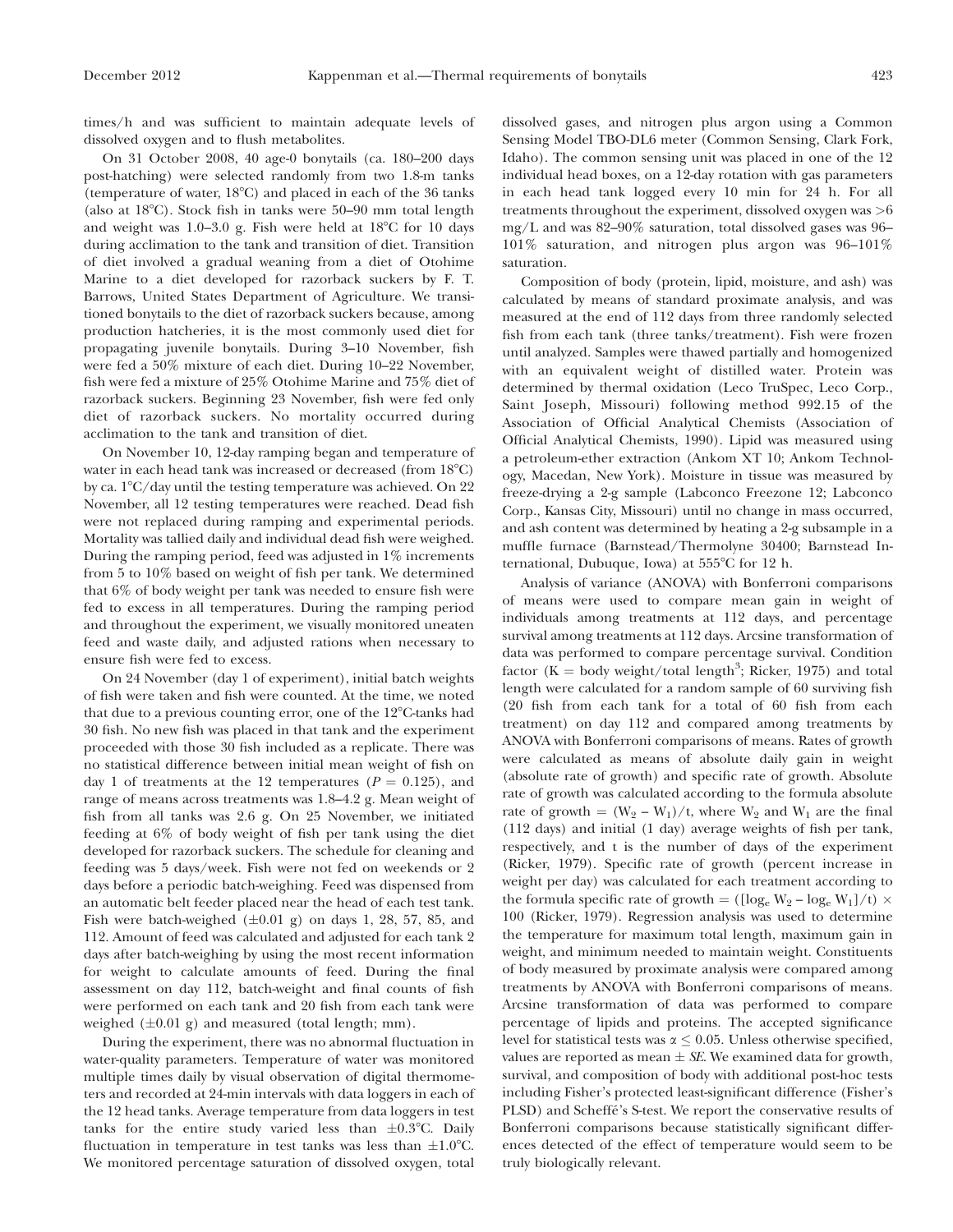TABLE 1—Survival (%), mean final weight per fish, mean gain in weight per fish, and mean proximate analyses ( $\pm SD$ ) of the bonytail (Gila elegans) after 112 days of captive rearing in water at 12 temperatures (three replicates/treatment). In columns for mean gain in weight (g/fish), proteins (%), and lipids (%), values not sharing a common letter within a column differ statistically ( $\alpha$  = 0.05).

| Treatment $(^{\circ}C)$ | Survival $(\%)$ | Mean final<br>weight $(g/fish)$ | Mean gain in<br>weight $(g/fish)$ | Proteins $(\% )$  | Lipids $(\%)$     | Moisture $(\%)$ | Ash $(\%)$    |
|-------------------------|-----------------|---------------------------------|-----------------------------------|-------------------|-------------------|-----------------|---------------|
| 8                       | 99              | 1.97                            | $-0.15a$                          | $15.6 \pm 0.2a$   | $8.4 \pm 1.1$ ab  | $71.4 \pm 1.0$  | $3.3 \pm 0.0$ |
| 10                      | 98              | 2.15                            | $-0.06ab$                         | $15.8 \pm 0.2ab$  | $8.3 \pm 0.9$ ab  | $71.4 \pm 0.7$  | $3.4 \pm 0.1$ |
| 12                      | 98              | 2.37                            | $-0.06ac$                         | $16.7 \pm 0.6$ bc | $9.4 \pm 1.2ab$   | $70.0 \pm 1.0$  | $3.3 \pm 0.1$ |
| 14                      | 100             | 2.64                            | $-0.05$ ad                        | $16.3 \pm 0.2$ ac | $9.1 \pm 0.7$ ab  | $70.1 \pm 0.9$  | $3.4 \pm 0.2$ |
| 16                      | 99              | 2.50                            | 0.09ae                            | $16.3 \pm 0.2$ ac | $9.4 \pm 1.0$ ab  | $69.9 \pm 1.0$  | $3.4 \pm 0.2$ |
| 18                      | 100             | 2.27                            | 0.21af                            | $16.0 \pm 0.3$ ac | $9.4 \pm 0.5$ ab  | $70.1 \pm 0.4$  | $3.5 \pm 0.2$ |
| 20                      | 100             | 2.58                            | $0.35$ bcdefg                     | $16.0 \pm 0.3$ ac | $9.1 \pm 0.6$ ab  | $70.2 \pm 0.4$  | $3.4 \pm 0.1$ |
| 22                      | 100             | 3.38                            | $0.69$ gh                         | $16.3 \pm 0.3$ ac | $9.5 \pm 1.3$ ab  | $69.9 \pm 1.1$  | $3.5 \pm 0.1$ |
| 24                      | 98              | 3.03                            | 0.85h                             | $16.6 \pm 0.3$ bc | $8.3 \pm 0.4ab$   | $70.9 \pm 0.3$  | $3.6 \pm 0.1$ |
| 26                      | 100             | 2.35                            | $0.52$ efgh                       | $16.2 \pm 0.4$ ac | $10.1 \pm 0.4ab$  | $69.4 \pm 0.3$  | $3.8 \pm 0.1$ |
| 28                      | 100             | 2.99                            | $0.55$ efgh                       | $16.4 \pm 0.1$ ac | $10.1 \pm 1.0$ ab | $68.9 \pm 0.6$  | $3.8 \pm 0.1$ |
| 30                      | 99              | 2.88                            | $0.53$ efgh                       | $15.7 \pm 0.3a$   | $12.3 \pm 0.4b$   | $67.7 \pm 0.4$  | $3.6 \pm 0.1$ |

RESULTS—Growth of bonytails was affected by temperature. Mean gain in weight (g/fish) differed statistically among treatments at 112 days (Table 1;  $P < 0.001$ ). Mean gain in weight was highest at  $24^{\circ}$ C, which differed significantly from treatments  $\leq$ 20°C, but was not statistically different from  $22-30^{\circ}$ C (Table 1). Increases in mean gain in weight were observed at  $16-30^{\circ}$ C, with decreases in treatments  $\leq$ 14°C. Mean gain in weight at 8 and 10°C began to decrease as early as 27 days, and treatments 8, 10, 12, and  $14^{\circ}$ C showed decreased gains in weight at 55 days. Growth in treatments  $8-14^{\circ}$ C showed decreases throughout the remainder of the study, and only treatments  $\geq$ 18°C demonstrated gains in weight at every weighing. Gain in weight always was highest in treatment



FIG. 1—Growth in mean weight  $(g/fish)$  of age-0 juvenile bonytails (Gila elegans) after 27, 55, 88, and 112 days of captive rearing at 12 temperatures  $(8-30^{\circ}C)$ . Symbols represent mean gain in weight for each treatment connected by smoothed lines.

 $24^{\circ}$ C at each weighing (Fig. 1). Maximum percentage daily gain in weight was predicted as 0.103%/day at 25.9 $^{\circ}$ C, predicted temperature for zero gain was 14.2 $^{\circ}$ C, and actual recorded means were  $-0.027-0.124\%$ /day at 8 and 24°C, respectively (Fig. 2a). Maximum gain in weight  $(g/day)$  was predicted as 0.006  $g/day$  at 25.9°C, and actual recorded means were  $-0.001-0.008$  g/day at 8 and



FIG. 2—Growth of age-0 juvenile bonytails (Gila elegans) in relation to temperature. Each circle represents mean daily gain in weight of a replicate at 12 treatments  $(8-30^{\circ}\text{C}; 3 \text{ tanks})$ temperature) during 112 days. Maximum gain in weight predicted by the regression line was a) 0.103%/day and b) 0.006 g/day at  $25.9^{\circ}$ C.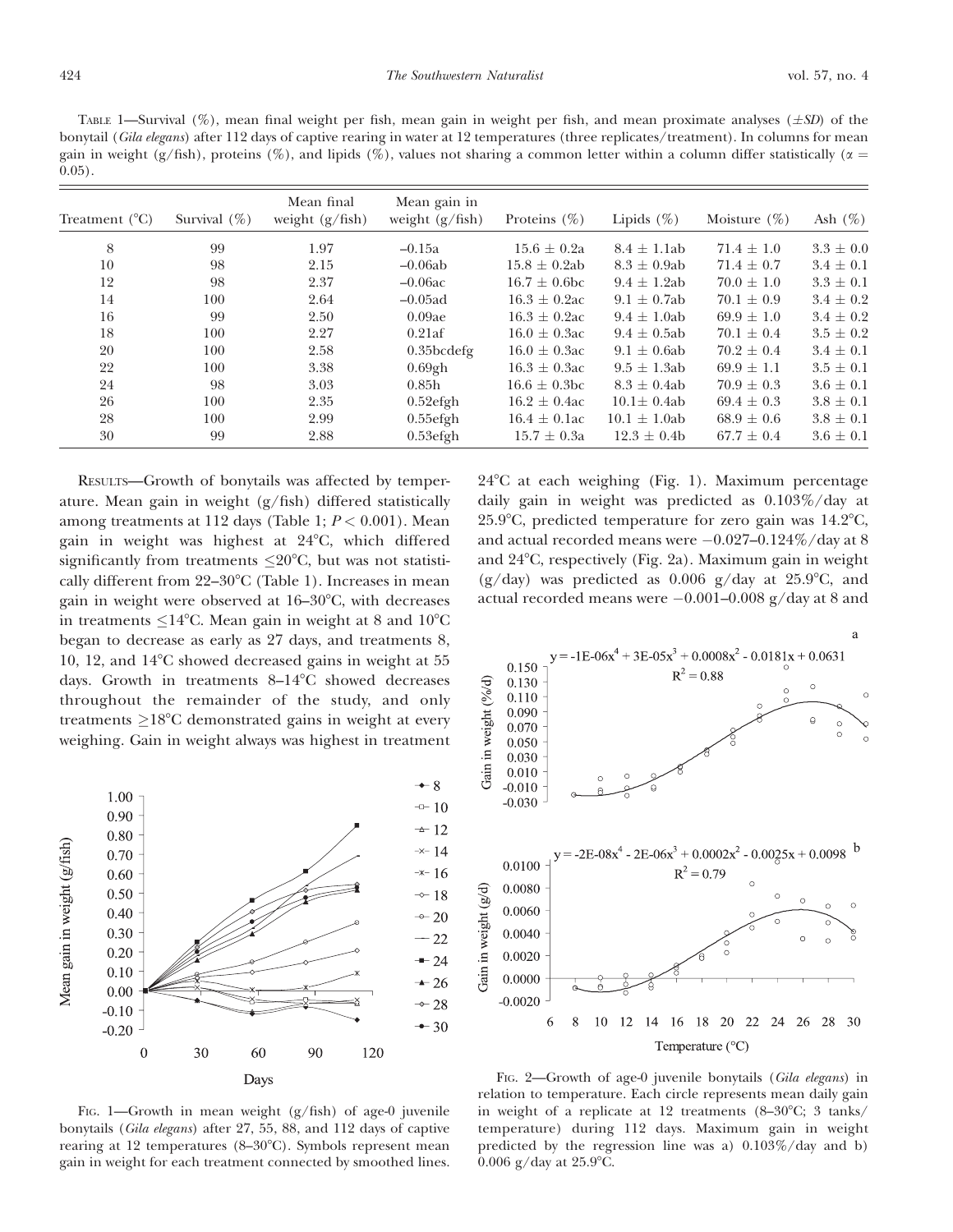24°C, respectively (Fig. 2b). Mean total length differed statistically among treatments at 112 days ( $P < 0.007$ ). Treatment  $22^{\circ}$ C was the only one that differed statistically among treatments. Treatment  $22^{\circ}$ C was different from treatments  $8-18^{\circ}$ C but not different from treatments  $\geq$ 20°C. Regression analyses for growth based on total length predicted that  $25.2^{\circ}$ C maximized growth in juveniles (Fig. 3).

Growth in our trial appeared to slow when compared to pretrial growth and rate of growth likely was affected by change in diet, transition to tank, and a reduction in daylight. Growth in our study (specific rate of growth,  $-0.001-0.120\%$ /day) was lower than reported for juveniles of larger size ranges (specific rate of growth, 0.2– 0.6%/days; Henne et al., 2006, 2007) and generally lower than growth in two concurrent studies of diet of similarly aged juveniles performed at Bozeman Fish Technology Center (specific rate of growth, 0.1–0.3%/days) and New Mexico State University (specific rate of growth, 0.3– 0.5%/days; C. Caldwell, pers. comm.). Variables such as age, palatability of feed, composition of diet (e.g., proteins, lipids), configuration of tank, and density affect rates of growth.

Mean individual condition factor did not differ statistically among treatments at 112 days ( $P = 0.731$ ) and was  $65.0-68.6 \times 10^{-7}$ . Lipids and proteins varied significantly among treatments (lipids,  $P = 0.001$ ; proteins,  $P = 0.002$ ; Table 1). Percentage of lipids at  $30^{\circ}$ C was significantly greater than treatments 8, 10, 14, 20, and 24°C, but no other difference was detected among treatments. Lipids showed a low correlative linear relationship with increasing temperatures ( $r^2 = 0.33$ ). Percentage of protein at 8°C differed significantly from 12 and 24°C, but was not different from other treatments. Percentage of proteins at 30<sup>o</sup>C differed significantly from 12 and 24°C but were not different from other treatments. No other difference between proteins was detected among other treatments. Survival in all treatments (8–  $30^{\circ}$ C) was  $98-100\%$  (Table 1). There was no significant difference in mortality among treatments ( $P = 0.638$ ).

DISCUSSION—We examined growth of juvenile bonytails in relation to temperature and suggest that the growthtemperature regression curve might be a suitable model for the relative effect of temperature on growth of all bigriver fishes of the Colorado River. Our research and the following summary of thermal information (e.g., for the bonytail, Colorado pikeminnow, humpback chub, and razorback sucker) supports a hypothesis that a mutually beneficial thermal regime for big-river fishes exists for the coevolved endangered species. Both practitioners of propagation and managers of rivers might find this information beneficial in aiding recovery of bonytails and the big-river species. Culturists and managers of rivers can use information we provide to maximize growth by controlling temperature of water, and taking advantage



FIG. 3—Mean total length (mm) of age-0 juvenile bonytails (Gila elegans) reared for 112 days at 12 temperatures  $(8-30^{\circ}C)$ . Each circle represents mean total length of a replicate treatment (3 tanks/temperature).

of seasonal water temperatures within the ranges we recommend. Near absence of mortality across the temperatures we tested demonstrates that bonytails have adapted to tolerate a wide range of temperatures in rivers. Although bonytails can withstand seasonal cool conditions that exist in riverscapes of the desert Southwest, bonytails, like all of the big-river species, require a corresponding warm summer to grow and survive.

We are not the first to point out thermal similarities among these species of fish. For example, the final preferendum (similar to optimum; Jobling, 1981) estimated for these species using mathematical calculations were  $24.2-25.4$ °C; <1.2°C difference among all species (Bulkley and Pimental, 1983). Our study is unique in that no study of one of the big-river fishes had exposed a species to the incremental range of temperatures as we did with bonytails. Our experiment demonstrated that cold water (<14°C) severely depressed growth, temperatures  $14-20^{\circ}$ C allowed incremental increased growth, but opportunity for accelerated growth was available only at temperatures  $>20^{\circ}$ C. Our analyses suggest that temperatures for propagation or temperatures of rivers that are  $22-26$ °C would maximize growth of juveniles. Our results are similar to previous thermal studies of bonytails and we demonstrate similarities among big-river fishes. We determined that growth ceased for juvenile bonytails at  $\leq$ 14.2°C. The threshold for growth for Colorado pikeminnows was  $\leq$ 13°C (Osmundson, 1987; Kaeding and Osmundson, 1988), humpback chubs ceased growth at  $\leq$ 12°C (Robinson and Childs, 2001; O. T. Gorman and R. R. VanHoosen, in litt.) and razorback suckers ceased growth at  $\leq$ 14°C (Clarkson and Childs, 2000; O. T. Gorman and R. R. VanHoosen, in litt.). Further, the optimal temperature we described for bonytails (near  $26^{\circ}$ C) is similar to the temperature described to maximize growth of these species. The highest growth determined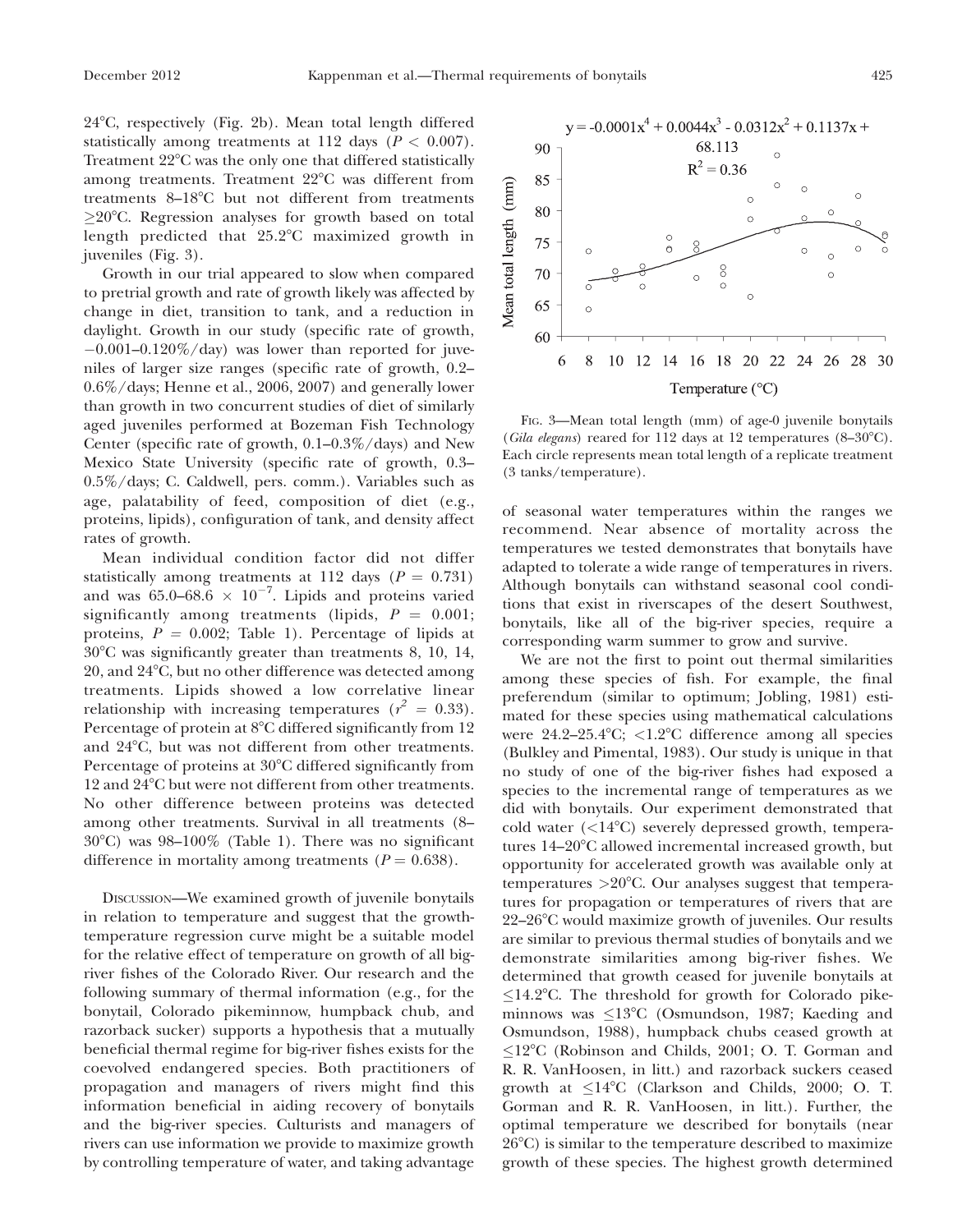for juvenile Colorado pikeminnows occurred at  $25^{\circ}$ C (Black and Buckley, 1985), juvenile razorback suckers at 24–25.58C (Bestgen, 2008; O. T. Gorman and R. R. VanHoosen, in litt.), and juvenile humpback chubs at 24°C (Petersen and Paukert, 2005; O. T. Gorman and R. R. VanHoosen, in litt.). Additional thermal similarities among these species are evident. For example, although upper temperatures tolerated by juveniles or older Colorado pikeminnows and humpback chubs are not available in the literature (using standard methods), both bonytails and razorback suckers have similar upper lethal tolerance (near  $39^{\circ}$ C) and similar acclimation:response ratios (Carveth et al., 2006).

In bonytails and other fishes, composition of body and condition factor, along with rate of growth are affected by temperature. Bonytails in our 112-day study were able to maintain adequate levels of lipids and a high enough relative condition factor to survive at all temperatures we tested. It is hypothesized that larger fish released from propagation programs might survive at higher rates not only because they are less vulnerable to predation, but also because they have increased metabolic efficiency and greater reserves of energy. Many studies have demonstrated that, in temperate environments, size, condition factor, and lipids play a role in survival of juveniles during their first year (Oliver et al., 1979; Adams et al., 1982; Henderson et al., 1988; Post and Evans, 1989; Shuter and Post, 1990; Thompson et al., 1991). In thermal experiments such as ours, deposition of reserves of energy, as reflected by percentage composition of lipids in the body or by condition factor, can act as an indicator of metabolic thermal optima and thresholds. It is noteworthy that we did not observe a typical doseresponse affect of temperature on condition factor or level of lipids in the body in our relatively short-term study. Importantly, lipids were maintained at mean levels  $>8\%$  in all treatments and  $>6\%$  in all replicates, and condition factor was maintained at  $>0.65$  in all treatments.

There is little information available for the condition factor or the level of lipids in the body of wild bonytails, and no information is available for the minimum levels needed for survival. The only condition factor and levels of lipids reported are from studies of diet in hatcheries. A condition factor of 0.81–0.83 and levels of lipids  $\leq$ 25% were observed in hatchery-reared, age-0 bonytails (older and larger than those in our study; Henne et al., 2006). A condition factor of 0.66–0.68 and levels of lipids near 12% were observed in a concurrent study we performed on diet with bonytails from the same origin. These lipid levels (e.g., 12–25%) are within the normal range for fish and representative of typical diet and culture in hatcheries.

To survive, all species of fish must maintain some minimum level of lipids and level of condition (e.g., above a critical threshold) as a reserve of energy. The level of fat (percentage of dry weight) and minimum condition factor required for survival of bonytails appears to be  $\geq 6\%$  and  $\geq 0.65$ , respectively. Condition factor is relative to species, but comparisons to levels of lipids to other species are possible. The critical lipid level reported for the yellow perch (Perca flavescens) was 2.2% (Newsome and Leduc, 1975), 3.2% was the critical level reported for the sand smelt (Atherena boyeri; Henderson et al., 1988), and 3–6% was reported critical for the Colorado pikeminnow (Thompson et al., 1991). High content of lipids and a high condition factor might be especially important to survival of native species released from propagation programs into an environment that has been thermally altered and is host to nonnative piscivores fish, i.e., in the Colorado River Basin (Kaeding and Osmundson, 1988; Marsh et al., 2005; Schooley and Marsh, 2007; Bestgen, 2008; Bestgen et al., 2008). Field investigators might wish to incorporate an examination of condition factor and level of lipids in the body across varying seasons from hatchery released and recaptured fish for comparative analyses. Laboratory studies that identify the minimum levels needed for survival may also be useful. The information might provide insight into mechanisms responsible for low survival observed in hatchery-released bonytails.

A reduction in growth of bonytails can be an indicator of thermal stress. Thermal stress that results in reduced intake of feed might also result in lower immune function and an increased risk of developing a disease (Lim and Webster, 2001). The inflection points where growth peaks or ceases might signal a potential for additional negative consequences of a longer thermal exposure. Bonytails at all temperatures might have been eating enough feed to maintain adequate condition and reserves of lipids for the trial period, but mean weight was decreasing below  $14^{\circ}$ C, suggesting that extended periods below  $14^{\circ}$ C eventually will result in mortality. Culturists and managers of rivers should consider that bonytails exposed to temperatures  $<$ 14 $^{\circ}$ C might suffer increased stress, while temperatures  $>26^{\circ}$ C might also promote stress. Ecologists might wish to examine how extended periods of cool temperatures influence reserves of lipids, loss of weight, and immune function of bonytails. Laboratory studies that mimic the time and temperature regimes that hatchery bonytails experience when released into the current modified environment of rivers might be helpful in understanding mechanisms causing overwinter mortality.

The information we present can be used to identify rearing habitats and determine effectiveness of improving thermal habitats with a thermal-control device (e.g., such as the analyses developed for humpback chubs; Petersen and Paukert, 2005; Coggins and Pine, 2010). Many articles have discussed benefits, risks, and feasibility of management actions that might provide suitable thermal habitats for native species of fish in the Colorado River Basin (Kaeding and Osmundson, 1988; Minckley, 1991; Clarkson and Childs, 2000; Petersen and Paukert, 2005;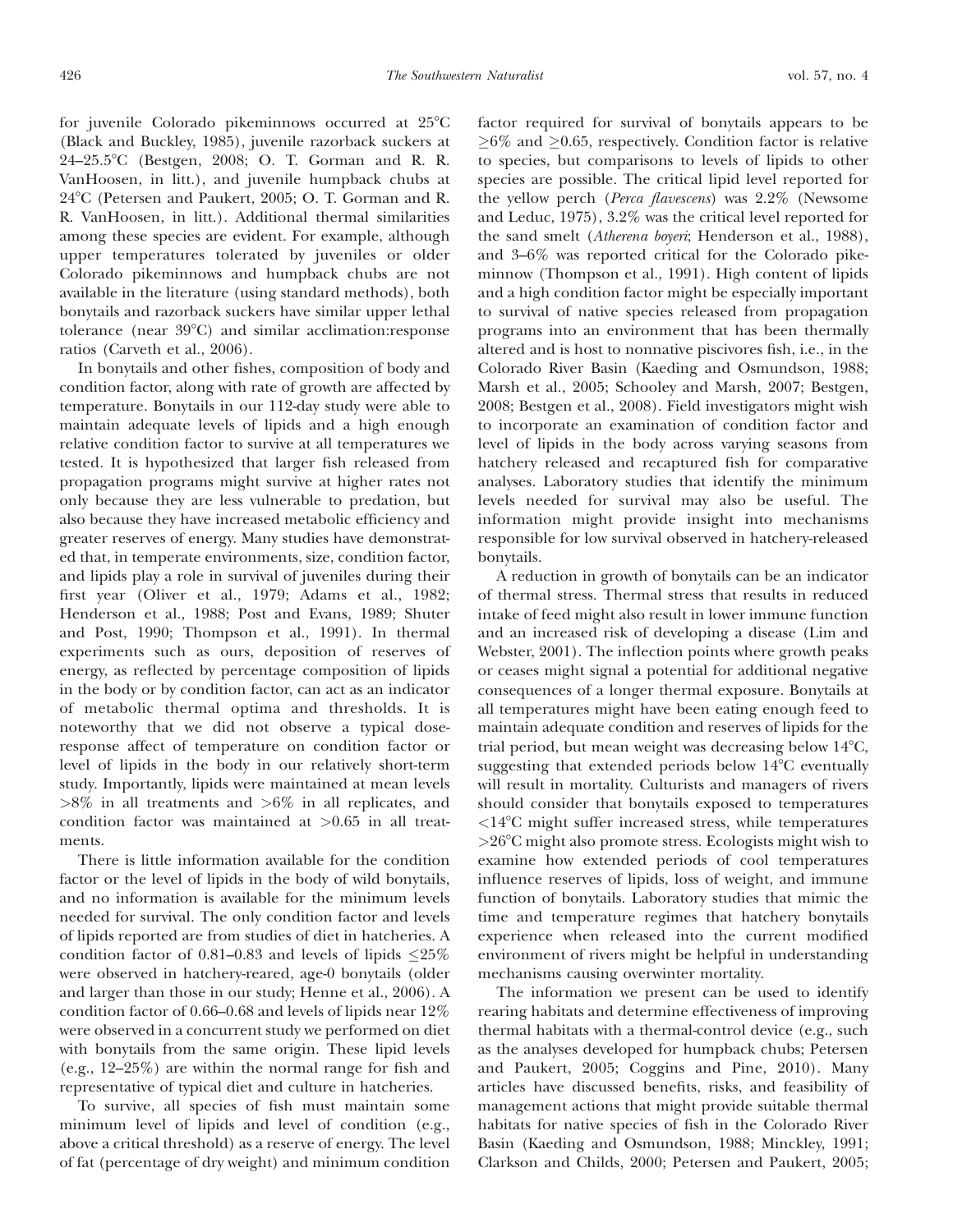Coggins and Pine, 2010; Osmundson, 2010; R. T. Muth et al., in litt.). For example, Bestgen (2008) determined that warmer temperatures improved growth of larval razorback suckers and he detailed how increased temperatures of water from a thermal-control device and restoration of floodplain could benefit razorback suckers. Bulkley and Pimental (1983) suggested guidelines for management of rivers that would benefit razorback suckers. We suggest that similar modifications of habitats and thermal guidelines described by previous researchers might promote growth and survival of juvenile bonytails.

The scale of thermal change that has occurred in the mainstem Colorado River is dramatic and might be a factor explaining displacement of bonytails by nonnative rainbow trout Oncorhynchus mykiss. Annual temperature in the Colorado River near its confluence with the Little Colorado River (once a likely habitat of bonytails) historically was  $2-26^{\circ}$ C and now is  $8-12^{\circ}$ C due to hypolimnetic-released water from dams (Coggins and Pine, 2010). The range of temperatures now present is well below temperatures at which bonytails lost weight in our study, but nearly optimal for rainbow trout exposed to an acclimated-chronic-exposure thermal trial (i.e.,  $13.1^{\circ}$ C optimal; Bear et al., 2007). Conversely, the temperature we found that promoted maximum growth of bonytails (near  $26^{\circ}$ C) was lethal to  $50\%$  (LT50) of rainbow trout in <10 days and lethal to 90% in a 1-month exposure (Bear et al., 2007). Restoring thermal habitats to more natural conditions is likely to provide bonytails a competitive advantage, and significant thermal modifications could be used to control cold-water species.

Partial funding was provided by the Lower Colorado River Multi-species Conservation Program, United States Bureau of Reclamation. The United States Fish and Wildlife Service-Bozeman Fish Technology Center provided additional funding and staff to support this study. This study was part of a larger effort to research rearing requirements of bonytails and we acknowledge and thank members of the task force, including M. Ulibarri, C. A. Caldwell, F. T. Barrows, and T. Burke. We thank M. A. Webb and R. T. Muth for early reviews of the manuscript and efforts with this project. We thank all staff of Bozeman Fish Technology Center but are indebted especially to fish culturist C. Hooley and former assistant director Y. Converse for their assistance.

## LITERATURE CITED

- ADAMS, S. M., R. B. MCLEAN, AND M. M. HUFFMAN. 1982. Structuring of a predator population through temperaturemediated effects on prey availability. Canadian Journal of Fisheries and Aquatic Sciences 39:1175–1184.
- ASSOCIATION OF OFFICIAL ANALYTICAL CHEMISTS. 1990. Official methods of analysis. Association of Official Analytical Chemists, Arlington, Virginia.
- BEAR, E. A., T. E. MCMAHON, AND A. V. ZALE. 2007. Comparative thermal requirements of westslope cutthroat trout and rainbow trout: implications for species interactions and development of thermal protection standards. Transactions of the American Fisheries Society 136:1113–1121.
- BESTGEN, K. R. 2008. Effects of water temperature on growth of razorback sucker larvae. Western North American Naturalist 68:15–20.
- BESTGEN, K. R., K. A. ZELASKO, R. I. COMPTON, AND T. E. CHART. 2008. Survival, condition, habitat use, and predation of stocked bonytail in the Green River, Colorado and Utah. Southwestern Naturalist 53:488–494.
- BLACK, T., AND R. V. BULKLEY. 1985. Growth rates of yearling Colorado squawfish at different water temperatures. Southwestern Naturalist 30:253–257.
- BULKLEY, R., AND R. PIMENTEL. 1983. Temperature preference and avoidance by adult razorback suckers. Transactions of the American Fisheries Society 112:601–607.
- CARVETH, C., A. WIDMER, AND S. A. BONAR. 2006. A comparison of the upper thermal tolerance of native and nonnative fish species in Arizona. Transactions of the American Fisheries Society 135:1433–1440.
- CLARKSON, R. W., AND M. R. CHILDS. 2000. Temperature effects of hypolimnial-release dams on early life stages of Colorado River Basin big-river fishes. Copeia 2000:402–412.
- CLARKSON, R. W., P. C. MARSH, J. A. STEFFERUD, AND S. E. STEFFERUD. 2005. Conflicts between native and nonnative sport fish management in the southwestern United States. Fisheries 30(9):20–27.
- COGGINS, L. G., JR., AND W. E. PINE, III. 2010. Development of a temperature-dependent growth model for endangered humpback chub using capture-recapture data. Open Fish Science Journal 3:122–131.
- HAMMAN, R. L. 1982. Induced spawning and culture of bonytail. Progressive Fish-Culturist 44:201–203.
- HENDERSON, P. A., R. H. HOLMES, AND R. N. BAMBER. 1988. Sizeselective overwintering mortality in the sand smelt, Atherina boyeri Risso, and its role in population regulation. Journal of Fish Biology 33:221–233.
- HENNE, J. P., M. M. ROMERO, AND G. J. CARMICHAEL. 2007. Polyculture of endangered bonytails and razorback suckers in recirculated water. North American Journal of Aquaculture 69:388–394.
- HENNE, J. P., M. M. ROMERO, T. V. MARTINEZ, B. M. FILLMORE, A. L. GANNAM, AND G. J. CARMICHAEL. 2006. Performance of endangered bonytails fed four commercial diets. North American Journal of Aquaculture 68:217–223.
- HOLDEN, P. B., AND C. B. STALNAKER. 1970. Systematic studies of the cyprinid genus Gila in the Upper Colorado River Basin. Copeia 1970:409–420.
- JOBLING, M. 1981. Temperature tolerance and the final preferendum—rapid methods for the assessment of optimum growth temperatures. Journal of Fish Biology 19:439–455.
- KAEDING, L. R., AND D. B. OSMUNDSON. 1988. Interaction of slow growth and increased early life mortality: a hypothesis on the decline of Colorado squawfish in the upstream regions of its historic range. Environmental Biology of Fishes 22:287–298.
- KAEDING, L. R., B. D. BURDICK, P. A. SCHRADER, AND W. R. NOONAN. 1986. Recent capture of a bonytail (Gila elegans), and observations on this nearly extinct cyprinid from the Colorado River. Copeia 1986:1021–1023.
- KAPPENMAN, K. M., W. C. FRASER, M. TONER, J. DEAN, AND M. H. WEBB. 2009. Effect of temperature on growth, condition, and survival of juvenile shovelnose sturgeon. Transactions of the American Fisheries Society 138:927–937.
- KINDSCHI, G. A., M. TONER, W. C. FRASER, M. D. ROUTLEDGE, M. WILSON, AND Y. CONVERSE. 2008. Evaluation of thermal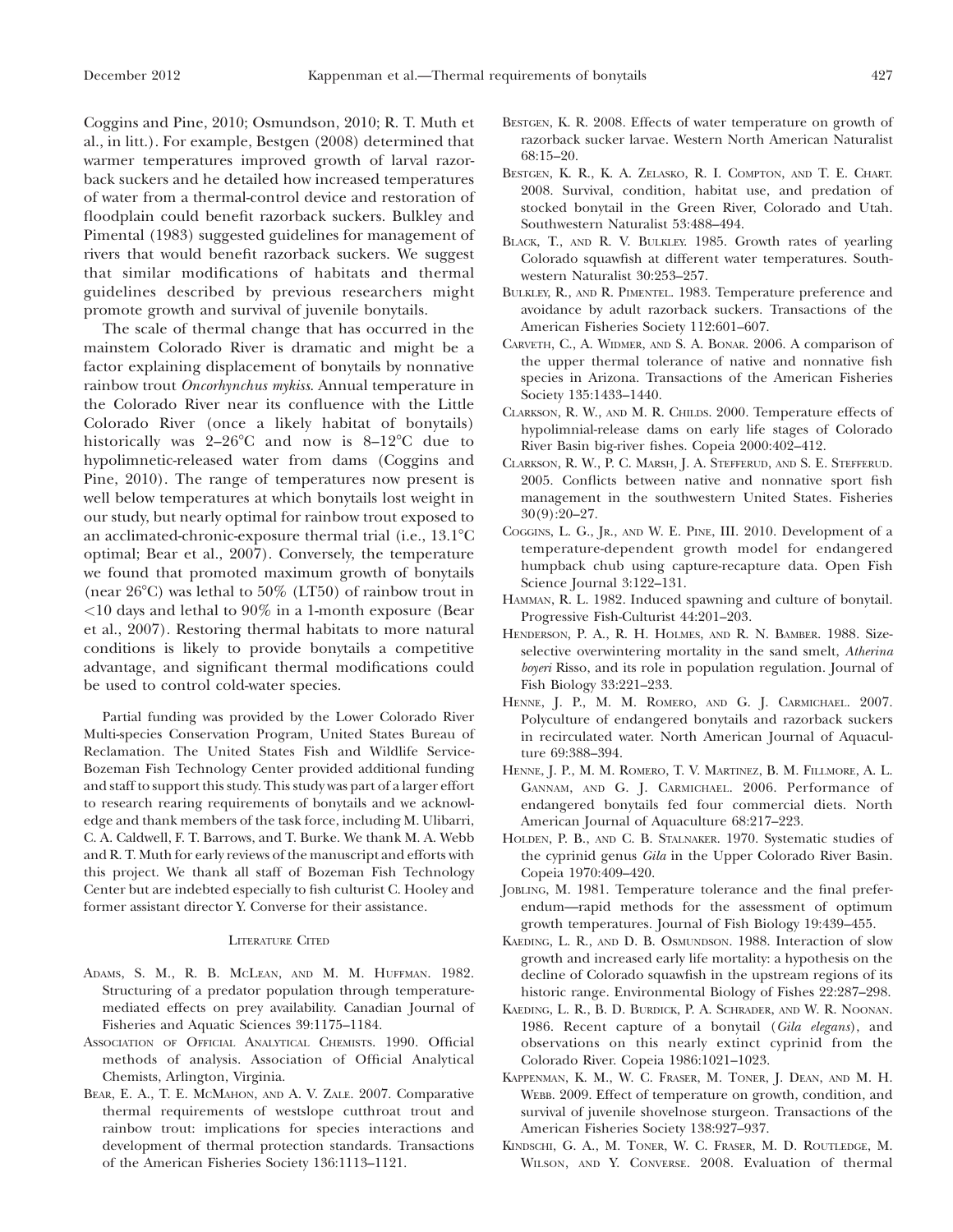requirements for the propagation and recovery of June suckers. North American Journal of Aquaculture 70:1–7.

- LIM, C., AND C. WEBSTER. 2001. Nutrition and fish health. Food Products Press, Binghamton, New York.
- MARSH, P. C. 1985. Effect of incubation temperature on survival of embryos of native Colorado River fishes. Southwestern Naturalist 30:129–140
- MARSH, P. C., B. R. KESNER, AND C. A. PACEY. 2005. Repatriation as a management strategy to conserve a critically imperiled fish species. North American Journal of Fisheries Management 25:547–556.
- MINCKLEY, W. L. 1983. Status of the razorback sucker, Xyrauchen texanus (Abbott), in the Lower Colorado River Basin. Southwestern Naturalist 28:165–187.
- MINCKLEY, W. L. 1991. Native fishes of the Grand Canyon region: an obituary? Pages 124–177 in National Research Council, Committee to Review the Glen Canyon Environmental Studies, Water Science and Technology Board. Colorado River Ecology and Dam Management, National Academy Press, Washington, D.C.
- MINCKLEY, W. L., AND J. E. DEACON. 1968. Southwestern fishes and the enigma of ''endangered species.'' Science 159:1424–1432.
- MINCKLEY, W. L., P. C. MARSH, J. E. BROOKS, J. E. JOHNSON, AND B. L. JENSEN. 1991. Management toward recovery of the razorback sucker. Pages 303–317 in Battle against extinction: native fish management in the American West (W. L. Minckley and J. E. Deacon, editors). University of Arizona Press, Tucson.
- MINCKLEY, W. L., P. C. MARSH, J. E. DEACON, T. E. DOWLING, P. W. HEDRICK, W. J. MATTHEWS, AND G. MUELLER. 2003. A conservation plan for native fishes of the Lower Colorado River. BioScience 53:219–234.
- NEWSOME, G. E., AND G. LEDUC. 1975. Seasonal changes of fat content in the yellow perch (Perca flavescens) of two Laurentian lakes. Journal of the Fisheries Research Board of Canada 32:2214–2221.
- OLDEN, J. D., N. L. POFF, AND K. R. BESTGEN. 2006. Life history strategies predict fish invasions and extirpations in the Colorado River Basin. Ecological Monographs 76:25–40.
- OLIVER, J. D., G. F. HOLETON, AND K. E. CHUA. 1979. Overwinter mortality of fingerling smallmouth bass in relation to size, energy stores, and environmental temperature. Transactions of the American Fisheries Society 108:130–136.
- OSMUNDSON, D. B. 1987. Growth and survival of Colorado squawfish (Ptychocheilus lucius) stocked in riverside ponds, with reference to largemouth bass (Micropterus salmoides) predation. M.S. thesis, Utah State University, Logan.
- OSMUNDSON, D. B. 2010. Thermal regime suitability: assessment of upstream range restoration potential for Colorado pikeminnow, a warmwater endangered fish. River Research and Applications 26:1–17.
- PETERSEN, J. H., AND C. P. PAUKERT. 2005. Development of a bioenergetics model for humpback chub and evaluation of water temperature changes in Grand Canyon, Colorado River. Transactions of the American Fisheries Society 134:960–974.
- POST, J. R., AND D. O. EVANS. 1989. Size-dependent overwinter mortality of young-of-the-year yellow perch (Perca flavescens): laboratory, in situ enclosure, and in field experiments. Canadian Journal of Fisheries and Aquatic Sciences 46:1958–1968.

RICKER, W. E. 1975. Computation and interpretation of

biological statistics of fish populations. Fisheries Research Board of Canada Bulletin 191:1–382.

- RICKER, W. E. 1979. Growth rates and models. Pages 677–743 in Fish physiology. Volume 8. Bioenergetics and growth (W. S. Hoar, D. J. Randall, and J. R. Brett, editors). Academic Press, New York.
- ROBINSON, A. T., AND M. R. CHILDS. 2001. Juvenile growth of native fishes in the Little Colorado River and in a thermally modified portion of the Colorado River. North American Journal of Fisheries Management 21:809–815.
- SCHOOLEY, J. D., AND P. C. MARSH. 2007. Stocking of endangered razorback sucker in the Lower Colorado River Basin over three decades 1974–2004. North American Journal of Fisheries Management 27:43–51.
- SELONG, J. H., T. E. MCMAHON, A. V. ZALE, AND F. T. BARROWS. 2001. Effect of temperature on growth and survival of bull trout, with application of an improved method for determining thermal tolerance in fishes. Transactions of the American Fisheries Society 130:1026–1037.
- SHUTER, B. J., AND J. R. POST. 1990. Climate, population viability, and the zoogeography of temperate fishes. Transactions of the American Fisheries Society 119:314–336.
- SOWKA, P. A., AND P. E. BRUNKOW. 1999. Cage culturing the endangered bonytail. North American Journal of Aquaculture 61:326–330.
- THOMPSON, J. M., E. P. BERGERSON, C. A. CARLSON, AND L. R. KAEDING. 1991. Role of size, condition, and lipid content in the overwinter survival of age-0 Colorado squawfish. Transactions of the American Fisheries Society 120:346–353.
- TYUS, H. M., AND J. F. SAUNDERS, III. 2000. Nonnative fish control and endangered fish recovery: lessons from the Colorado River. Fisheries 25(9):17–24.
- UNITED STATES FISH AND WILDLIFE SERVICE. 1984. Bonytail chub recovery plan. United States Fish and Wildlife Service, Mountain-Prairie Region 6, Denver, Colorado.
- UNITED STATES FISH AND WILDLIFE SERVICE. 1990. Bonytail chub recovery plan. United States Fish and Wildlife Service, Mountain-Prairie Region 6, Denver, Colorado.
- UNITED STATES FISH AND WILDLIFE SERVICE. 2002a. Bonytail (Gila elegans) recovery goals: amendment and supplement to the bonytail chub recovery plan. United States Fish and Wildlife Service, Mountain-Prairie Region 6, Denver, Colorado.
- UNITED STATES FISH AND WILDLIFE SERVICE. 2002b. Colorado pikeminnow (Ptychocheilus lucius) recovery goals: amendment and supplement to the Colorado squawfish recovery plan. United States Fish and Wildlife Service, Mountain-Prairie Region 6, Denver, Colorado.
- UNITED STATES FISH AND WILDLIFE SERVICE. 2002c. Razorback sucker (Xyrauchen texanus) recovery goals: amendment and supplement to the razorback sucker recovery plan. United States Fish and Wildlife Service, Mountain-Prairie Region 6, Denver, Colorado.
- UNITED STATES FISH AND WILDLIFE SERVICE. 2002d. Humpback chub (Gila cypha) recovery goals: amendment and supplement to the humpback chub recovery plan. United States Fish and Wildlife Service, Mountain-Prairie Region 6, Denver, Colorado.
- UNITED STATES FISH AND WILDLIFE SERVICE. 2004. Management plan for the big-river fishes of the Lower Colorado River Basin: amendment and supplement to the bonytail, humpback chub, Colorado pikeminnow, and razorback sucker recovery